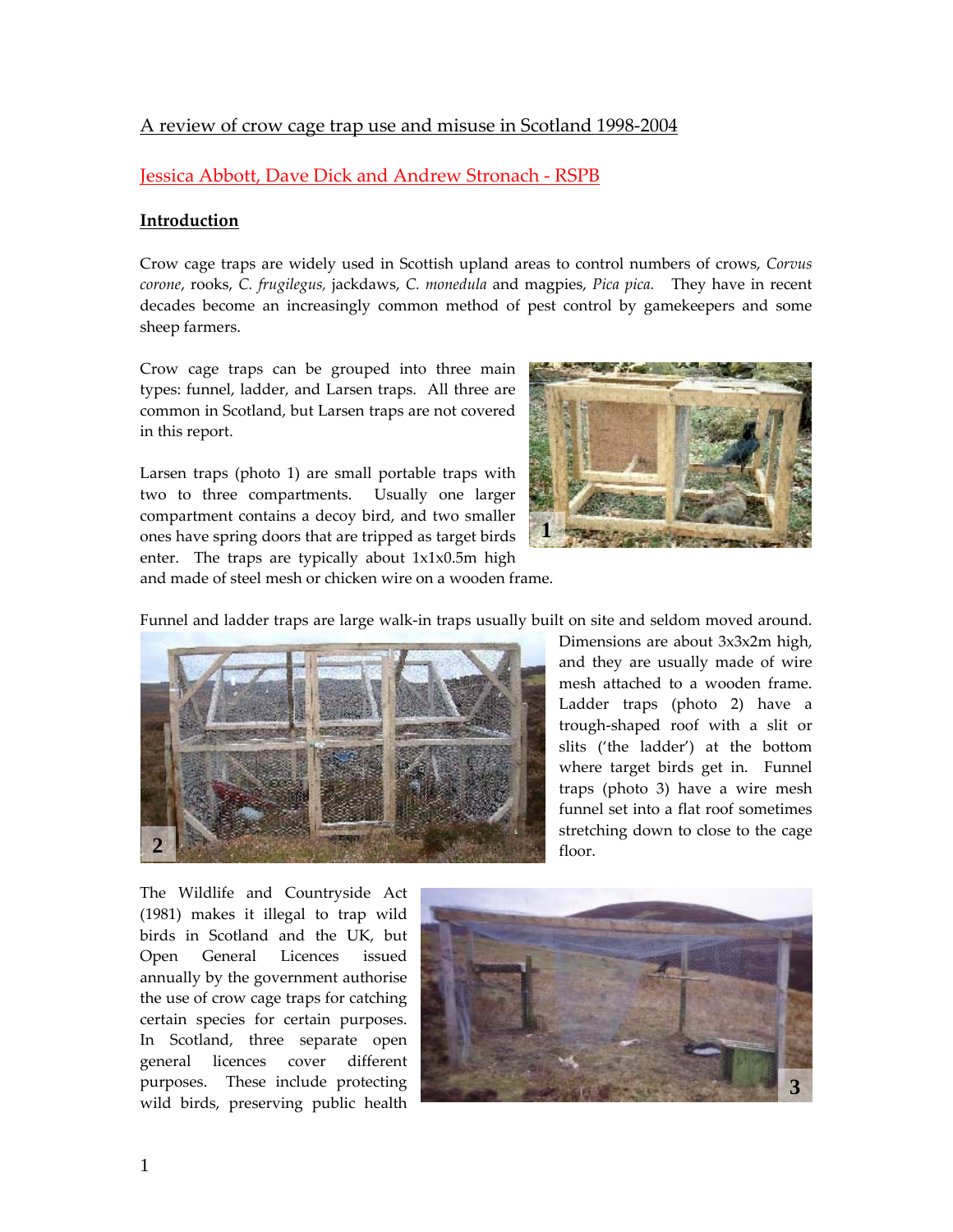and safety, and preventing damage to livestock, crops and fisheries (appendix 1). The licences do not remove the responsibility of trap operators with regard to the Wildlife and Countryside Act apart from allowing them to catch wild birds. Trap operators must comply with conditions stated in the licences as well as the Protection of Animals (Scotland) Act (1912) and the Abandonment of Animals Act (1960) where the welfare of caught birds and decoys is concerned.

The licence conditions are meant to allow the effective and humane control of named target species whilst minimising the risk to non-target species that can be caught accidentally. As of December 2004, trap operators must inspect their traps daily at intervals not exceeding 24 hours and remove any caught birds. Where traps are left in the open but are not in use, they 'must be rendered incapable of holding or catching birds'. Any decoy birds must be of the same species as the target, and must be provided with adequate food, water, shelter, and a perch at all times.

The conditions are straight-forward in principle, but in detail they are ambiguous. For example, there is no instruction as to *how* a trap might be rendered incapable of holding or catching birds. This is a problem in cases where dead birds are found in traps that are claimed to have been 'accidentally reset'. The three licences are also inconsistent because only one of them mentions the use of 'decoy' birds in crow cage traps.

RSPB Scotland has long been concerned over the ambiguous nature of the Scottish (and indeed UK) legislation and the risk that this poses to the survival and welfare of both non‐target and target bird species. In 1996 the death of a young golden eagle in a crow cage trap triggered a review of the open general licences. At that point there were no conditions concerning the use and checking of crow traps – not even a requirement for 24 hour checking. RSPB records of alleged abuse and misuse of traps but also records of trapped birds as a whole were used to make an assessment of the risk to non-target species, and to make recommendations for legislative changes.

In 1998 Dave Dick and Andrew Stronach produced a paper, 'The use, abuse and misuse of crow cage traps in Scotland', on behalf of the Scottish Raptor Study Groups and RSPB. It was the first of its kind. This was followed by a government consultation on the open general licence conditions in 2000. Five years later we believe that there are some important points that have not yet been dealt with effectively, and which need urgent action.

This report examines the current situation, using up‐to‐date RSPB records of crow cage trap incidents, and reviews the case for further changes to licence conditions.

#### **RSPB records**

Over a period of seven years (1998 to 2004 inclusive), RSPB received 407reports regarding crow cage traps from members of the public and field workers. Many RSPB field workers' reports followed on from the 1997 study in the interests of maintaining up-to-date records of crow trap use. The majority of reports from the public involved live birds found caught in traps. Although including so many reports, from 17 of the 32 Scottish unitary authority areas, the sample will not be fully representative. The chances of a particular trap being included are biased by its physical situation, which determines the likelihood of a hill‐walker or field‐worker stumbling across it ‐. It is commonly acknowledged by the users of these traps that they are often unpopular with the general public and are therefore often placed in "concealed" folds of ground or remote parts of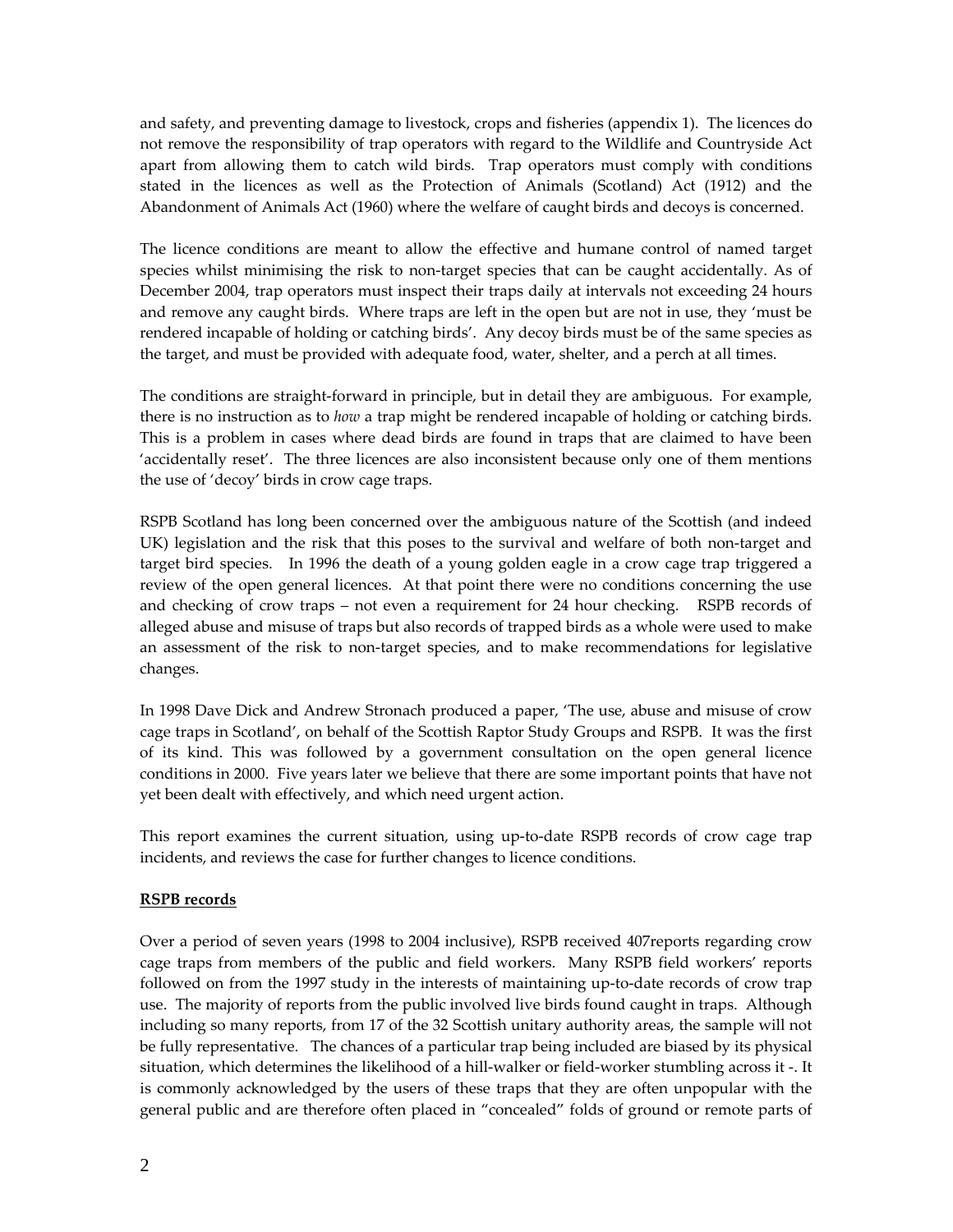an estate or farm. Although the apparent level of crow trap misuse cannot be multiplied across all of Scotland, these figures on their own make the case for an immediate change to the licences.

#### **Results**

#### **Distribution of crow traps:**

The locations of all crow traps reported to RSPB from 1998 to 2004 appear concentrated towards the south and east and tend to be associated with upland areas. No correlation tests were conducted because of the bias mentioned above.

#### **Dead birds found in crow traps:**

 $25\%/103$  $25\%/103$  $25\%/103$  of 407 reports involved birds found in traps. 18 of these reports were unconfirmed<sup>1</sup> and have not been included in the analysis. A total of 186 birds were reported trapped, 74 of which (40%) were dead inside the traps. Of the dead birds, 72% were pest species (crows, rooks, jackdaws and pigeons) and 28% were protected species, including one merlin (schedule 1). In four cases birds were sent for post mortem analysis and were found to have died of starvation. These cases involved a buzzard, a sparrowhawk, three kestrels and a group of rooks and jackdaws.

### **Traps not in use**

17% of all reports recorded open crow traps (69 traps). 85% of these were secured open, 12% were open but not secured, and 3% (2 traps) had the doors partially open. Out of the 59 traps that were secured open, 81% had the doors tied open and 19% had either the door or the roof removed. Seven traps were found constructed without doors.

#### **Non‐target species:**

All non-target species are fully protected under the Wildlife and Countryside Act (1981), and some are given special protection if they are listed on Schedule 1. Of 186 birds found in crow cage traps over seven years, alive and dead, 78% were 'target' species, and 22% were 'non-target'. Table 1 shows a list of the 15 protected non-target species found trapped. 52% of them were dead. Only one or two examples of most species were found but notably 13 kestrels and 9 buzzards were reported. (Unconfirmed reports included 17 buzzards and 2 kestrels, as well as a golden eagle and a red kite, both on Schedule 1.)

| <u>Table 1. Bird species found in crow</u> |                     |                           |                |  |
|--------------------------------------------|---------------------|---------------------------|----------------|--|
| traps, alive and dead, 1998 -2004          |                     |                           |                |  |
| Protected species                          | live                | dead                      | total          |  |
| merlin*                                    |                     | 1                         | 1              |  |
| barn owl*                                  | 1                   |                           | 1              |  |
| short eared owl                            |                     | $\overline{2}$            | $\overline{2}$ |  |
| long eared owl                             |                     | $\overline{1}$            | $\overline{1}$ |  |
| <u>tawn γ o wl</u>                         |                     | 1                         | 1              |  |
| sparrowhawk                                |                     | $\overline{2}$            | $\overline{2}$ |  |
| buzzard                                    | 6                   | $\overline{\overline{3}}$ | 9              |  |
| kestrel                                    | 4                   | 9                         | 13             |  |
| cuckoo                                     | $\overline{2}$      |                           | $\overline{2}$ |  |
| mallard                                    | 1                   |                           | 1              |  |
| mistle thrush                              | $\overline{2}$      |                           | $\overline{2}$ |  |
| black bird                                 |                     | 1                         | 1              |  |
| starling                                   | $\overline{2}$      |                           | $\overline{2}$ |  |
| pied wagtail                               | $\overline{1}$      |                           | $\overline{1}$ |  |
| unknown passerine                          |                     | 1                         | $\overline{1}$ |  |
|                                            | 19                  | 21                        | 40             |  |
| Target species                             |                     |                           |                |  |
| pigeon                                     | $\overline{2}$      |                           | $\overline{2}$ |  |
| rook                                       | 26                  | 8                         | 34             |  |
| jackdaw                                    | 3                   | 7                         | 10             |  |
| carrion crow                               | 40                  | $\overline{21}$           | 61             |  |
| corvid                                     | 22                  | 17                        | 39             |  |
|                                            | 93                  | 53                        | 146            |  |
| Total                                      | 112                 | 74                        | 186            |  |
|                                            | *schedule 1 species |                           |                |  |

<span id="page-2-0"></span><sup>1</sup> 'Unconfirmed' reports are those that came from persons of unknown expertise, which could not be verified.

 $\overline{a}$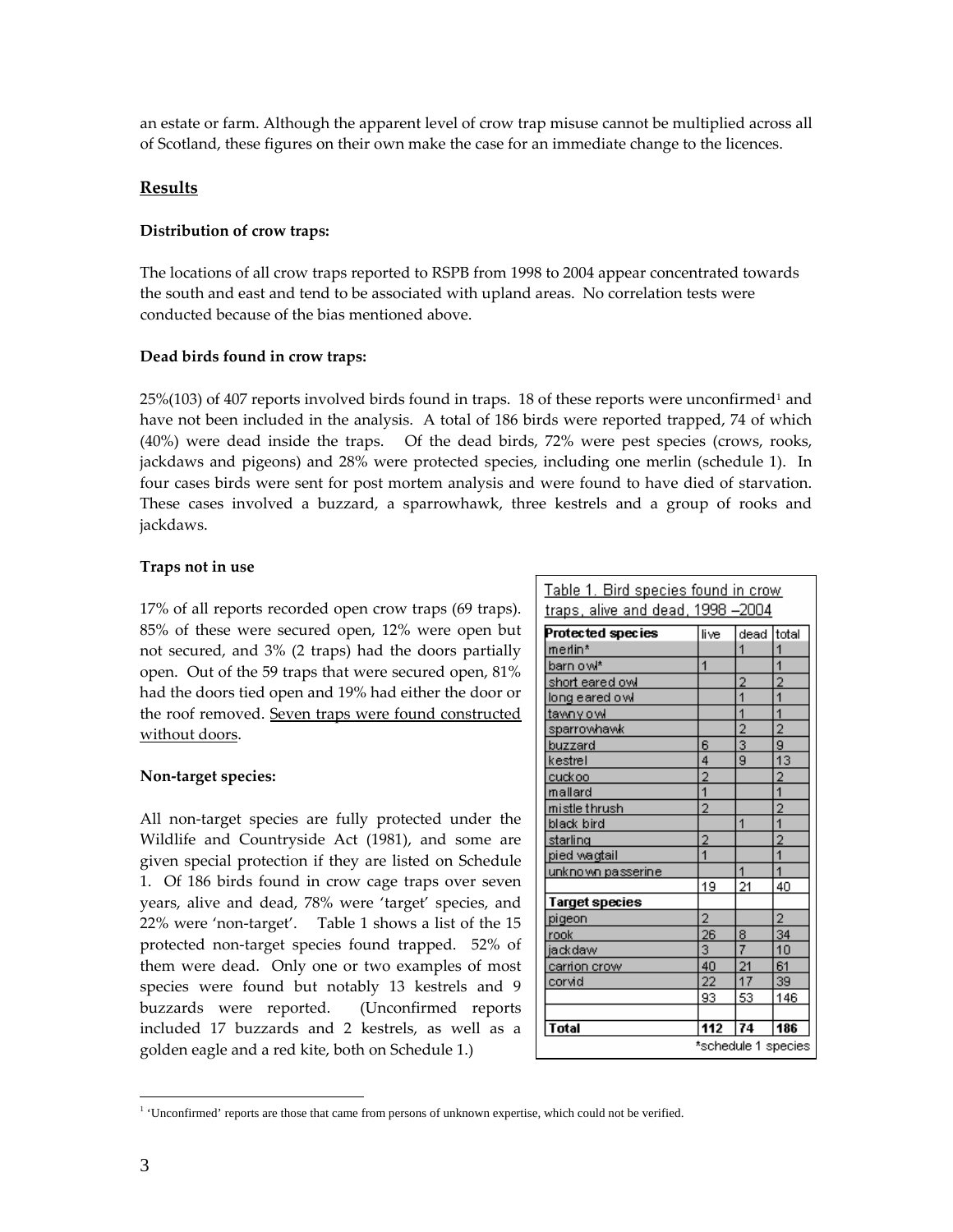#### **Live 'decoy' birds:**

47 reports (12% of 407) involved one or more live target species found in traps. It is impossible to tell whether or not any of these birds were being used as 'decoys'. Of the 47 reports, 27 (57%) included detailed records of the presence or absence of food, water and shelter. Of 27 traps, 16 (59%) contained food, water and shelter. The remaining traps were missing at least one of these three requirements, and dead birds were found in four of them. Cases where live birds were found without adequate food, water and shelter were reported to the police.

Out of all the traps containing 'food' (26), many contained old, dried meat that could be described as 'inadequate'. The 'food' recorded was mostly in the form of dead lagomorphs (rabbit and hare), pheasants and deer. Dead foxes and grain were found in a few cases. Sheep and other livestock have been found in traps on several occasions, in contravention of the Animal By‐Products Order (1999).

# **Analysis + Discussion**

## **Distribution of crow traps:**

Although our sample is not representative, as mentioned above a large proportion of reported traps are situated in upland areas. In our experience, crow cage traps are often associated with grouse moors, and it would be interesting to compare this distribution to land area managed for grouse shooting in Scotland.

## **Dead birds found in crow traps:**

All three open general licences require that any birds caught in crow traps are removed at each daily inspection. This condition protects the welfare of both target and non-target species. Additional clauses requiring that traps are inspected sufficiently to establish the presence of birds, and that no more than 24 hours elapses between inspections, protect birds from remaining in the trap for longer than 24 hours.

These conditions do not allow for dead birds to be left in traps, whatever their cause of death. It is possible that a trapped bird could die of natural causes within 24 hours, but in cases where dead birds are found to be decomposing or skeletal, the licence conditions have clearly been broken. The records above show that despite the legislation, dead, and starved birds are still being found in crow traps. 40% of all birds reported in crow traps were dead, but consider that the real proportion may be larger because people are probably more likely to spot, approach and report a trap containing a live bird. The welfare of both target and non‐target species is clearly not being protected effectively, and the problem must be one of lack of enforcement.

Enforcement of any of the open general licence conditions can be extremely difficult because there is often more than one 'authorised person' who could legitimately operate a particular trap. If this is the case, only a direct admission of responsibility by an individual will convict them of any offence being committed. This problem could be solved by recording the precise location of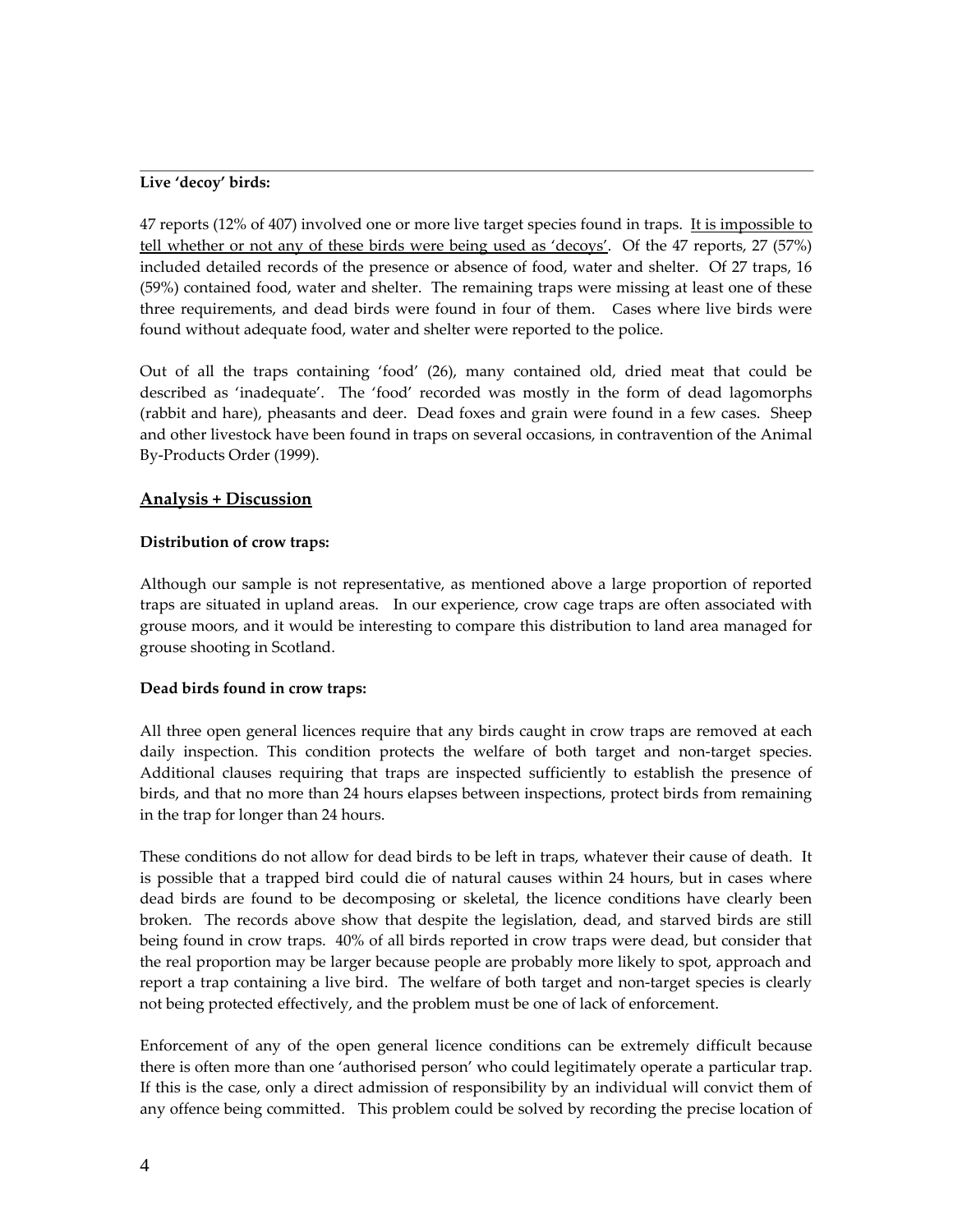each crow cage trap and licensing a specific individual to be responsible for its operation. (Alternatively an estate or farm could be the licensee and legally responsible for any abuse or misuse of the traps by their employees.) This system is already in use in France. This strategy would involve considerable bureaucracy, but the status quo is unacceptable.

### **Traps not in use:**

Even if the trap operator does admit responsibility, a conviction may still not be possible. In cases where dead or dying birds have been found in traps, accused individuals have been known to claim that the trap was not in use at the time. The explanation is that it had been left open and 'someone else' must have come along and shut it without their knowledge, or that the wind might have blown the door to. Although these explanations are improbable, they are not impossible. The situation is not helped by the fact that there are no precise instructions in the licence on how to render a trap incapable of catching birds.

Of 69 traps found open between 1998 and 2004, 85% were secured open, either by tying the door back, or by removal of the door or roof. These traps had obviously been deliberately disabled, in compliance with licence conditions. However, 12% of open traps were found with the doors open but not secured. This is an unsatisfactory situation because it does not guarantee that the trap will remain incapable of catching birds. Two traps were also found with doors ajar. This could be the result of strong wind, given that crow traps are often used in exposed upland areas. Depending on the size of the gap between the door and the frame, these traps may still have been capable of catching and holding some species of bird, but would not be checked by the operators, who presumed that they were still open.

The ambiguity in the legislation leaves room for both accidental misuse of crow traps (traps that are not properly rendered incapable of catching birds), and deliberate neglect (not checking set crow traps whilst claiming that they were 'not in use'). This ambiguity could be amended with a requirement for the removal of the door from the trap location when the trap is not in use. This would aid both enforcement officers and legitimate trap users – the latter having no longer any reason to check supposedly "out of use" traps.

#### **Non‐target species:**

The indiscriminate nature of crow cage traps means that there is always a risk of non-target species being caught. This was shown and discussed on a species-specific level in the 1997 study, and is again evident in the 1998 to 2004 records. Table 1 shows numbers of 15 non-target species caught in crow cage traps from 1998 to 2004. Half of them were found dead (see appendix 2 for examples). It is also worth repeating that many of these species are likely to die far more quickly than the target corvids due to their small size and specialist feeding or roosting requirements. At certain times of year this mortality will also include the starving or death by exposure of dependent young of the trapped birds. The risk to non-target species can also never be eliminated because the possibility remains for crow traps to be used as a deliberate tool in the persecution of non‐target species in a manner that would be almost impossible to detect. At a time when the common buzzard in particular is unpopular on shooting estates (with calls for licences to cull them) it should not be surprising that people finding buzzards caught in traps might suspect that they are being deliberately targeted. Indeed the RSPB has received allegations of this kind of criminal activity.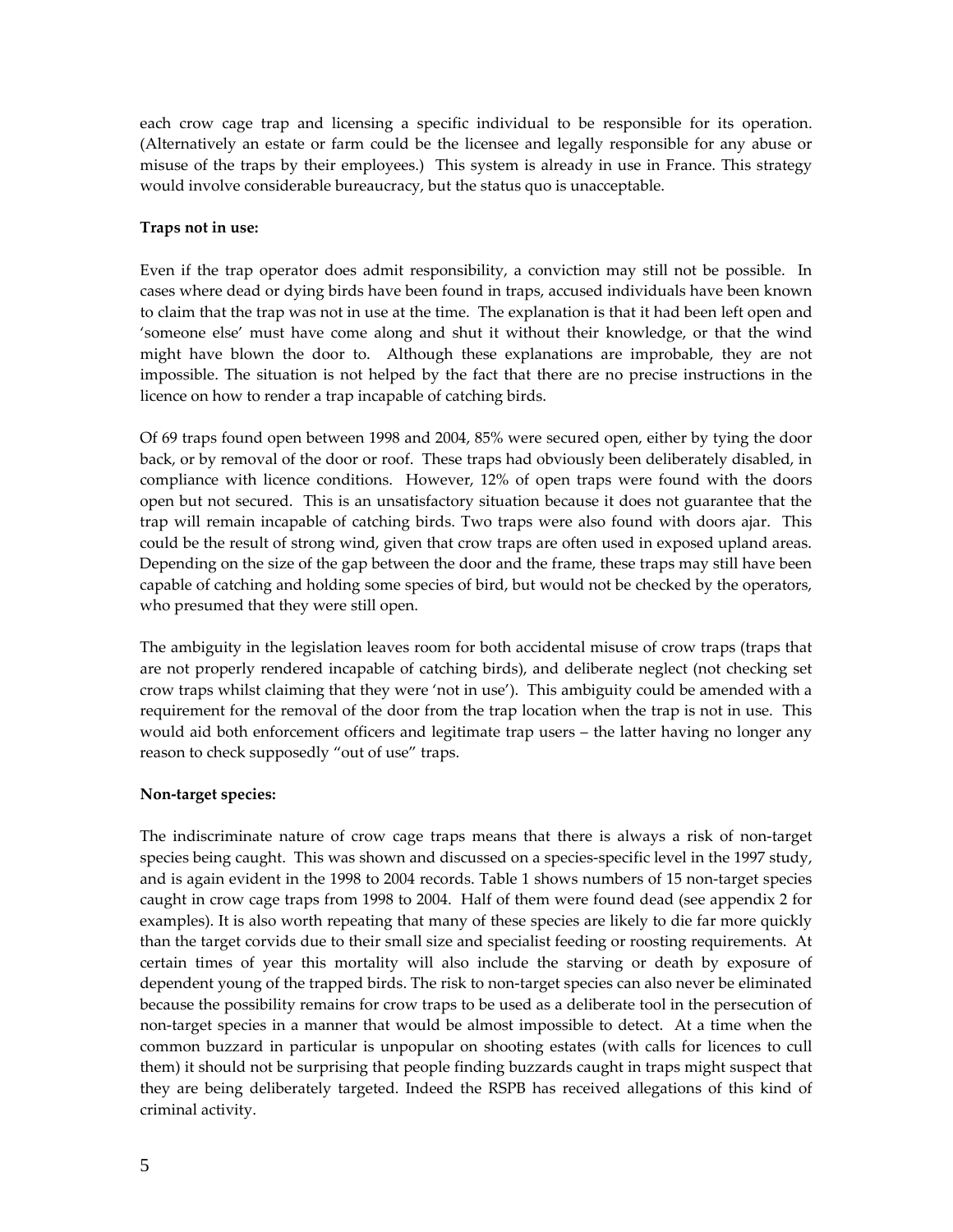### **Live 'decoy' birds:**

The three separate open general licences authorise the use of crow cage traps in Scotland for the following purposes.

### SEGEN/09 : 'conserving wild birds'.

SEGEN/10: 'protecting any collection of wild birds' and 'preserving public health or public safety or air safety'.

SEGEN/22:'preventing the spread of disease' and 'preventing serious damage to livestock, foodstuffs for livestock, crops, vegetables, fruit, growing timber, fisheries and inland water'.

Only SEGEN/22 specifically mentions and permits the use of decoys. However, where crow cage traps are used on grouse moors, the only reasonable purposes are 'conserving wild birds', or 'protecting a collection of wild birds' as under SEGEN/09 and 10. Decoys are not mentioned in either of these.

In 2000, the Crown Office Policy Group examined the sections of the Wildlife and Countryside Act (1981) relevant to the use of decoy birds. The conclusion was that it is not unlawful to use decoys in crow traps under SEGEN09 and 10, provided that operators do not fall foul of section 5(1)d, which prohibits the use of tethered, blind, maimed or injured birds as decoys. Decoy birds would also have to be 'readily identifiable' to distinguish them from 'caught' birds that must be removed at each daily inspection. We are unaware of any such marking taking place – this was not recorded by any of the observers in the present study.

However it would be helpful, for the sake of consistency and clarity, if all three licences contained the same conditions regarding decoy birds so that trap users could be sure about what they are allowed to do. There should also be a condition requiring the marking of decoys to distinguish them from target birds. The most reasonable option here would probably be ringing, as clipping feathers could come under section 5(1)d of the Wildlife and Countryside Act.

The SEGEN22 requirement that decoy birds are the same species as target birds is reasonable and practical when applied to corvids. However, pigeons are a popular prey species for many birds of prey, and RSPB would argue that their use as decoys in crow traps significantly increases the risk to birds of prey. As well as this incidental risk, while pigeons remain legitimate decoy species it is possible to disguise their real use as live bait to deliberately target birds of prey (see record of recent prosecution, appendix 3).

It is worth noting that the Larsen Trap licences were only amended, by the removal of pigeons as one of the list of decoy species, after a failed court case against a gamekeeper in Northumberland in 1996 caused outrage. Why they were ever on the list for those traps, specifically designed and licensed for corvid trapping, remains a mystery.

Legitimate pest controllers, such as Rentokil, who commonly trap pigeons in or near food stores and other buildings, use single compartment small portable cage traps with "walk‐in" entrances.